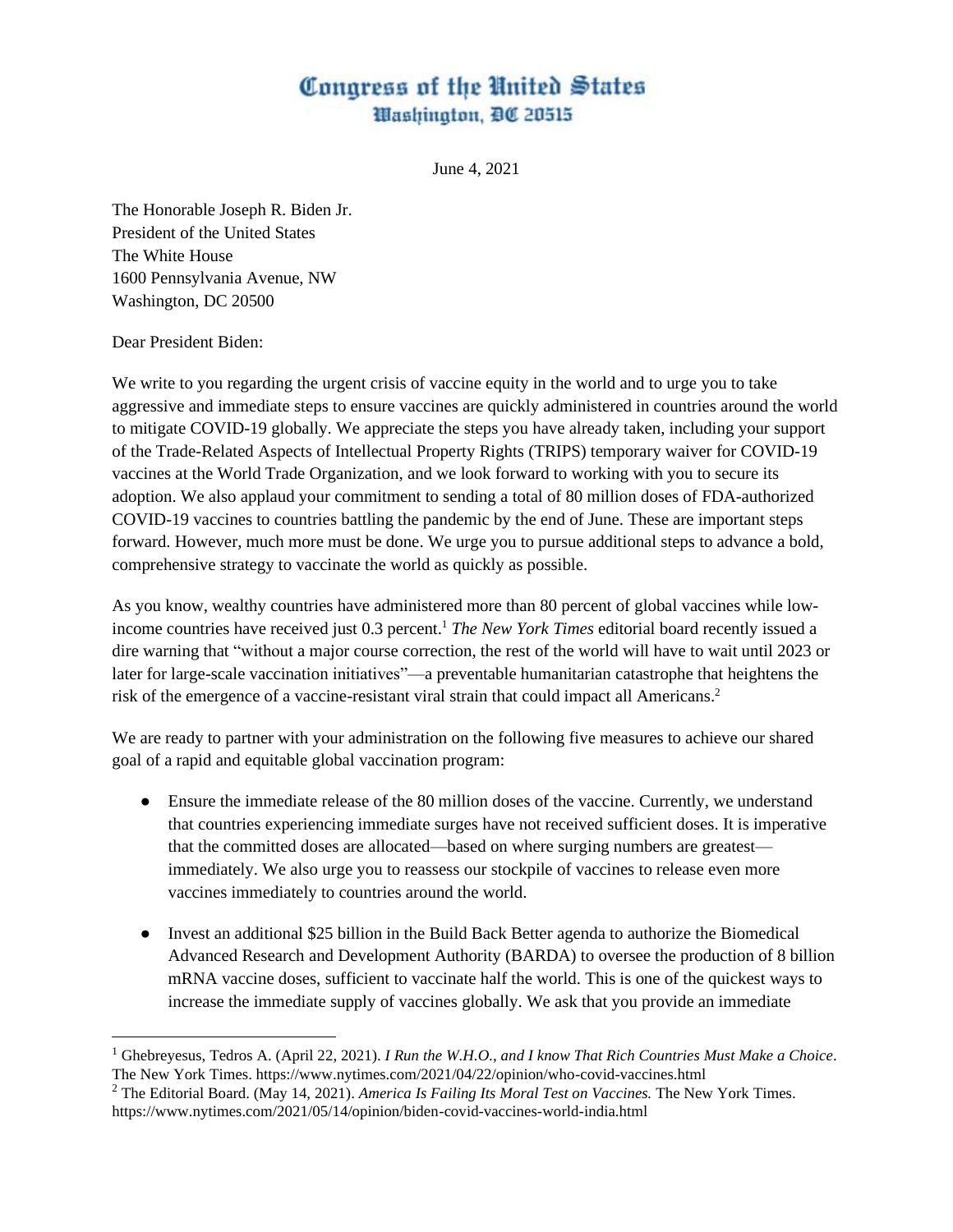accounting of the remainder of \$16 billion in American Rescue Plan funds allocated for vaccine development, manufacturing, distribution, and supply chains, and utilize that to immediately deploy toward expanding production.

- Use all available tools of U.S. influence, persuasion, diplomacy and legal authorities to facilitate the rapid and widespread transfer of technology and expansion of vaccine production, including: directing the National Institutes of Health to participate in the World Health Organization's (WHO's) COVID-19 Technology Access Pool program; identifying and supporting suitable firms and facilities worldwide that have sought licensing agreements to manufacture vaccines but have been rebuffed;<sup>3</sup> and negotiating and securing vaccine licensing agreements with existing manufacturers to enable broad sharing of vaccine technology and industrial processes to scale up production, recognizing the potential leverage afforded by the Defense Production Act, the Bayh-Dole Act, and 28 U.S.C. § 1498 for U.S.-owned patents on mRNA vaccine innovation.
- Support a new issuance of Special Drawing Rights—a cost-free International Monetary Fund reserve asset—to help strengthen public-health budgets worldwide and provide low-income countries with resources to import medical supplies and carry out vaccination campaigns, building on the \$650 billion global allocation expected to be issued in August. This should be paired with support through the State Department, USAID, and U.S. membership at the WHO, UNICEF, and other agencies to help expand developing countries' technical capacities and health infrastructure to universally administer vaccines.
- Convene a global vaccine summit with world leaders—allies and adversaries alike—to spur cooperation and coordination in the development, production and distribution of vaccines, encouraging research transparency, open access, and global collaboration in engineering and manufacturing with a goal of accelerating universal vaccination.

There are numerous reasons to engage immediately and aggressively in showing strong leadership in helping to vaccinate the world. First, from a public health perspective, if we are to defeat the virus, we cannot allow the continued surges globally because the virus knows no geographic boundaries and the public health of Americans is at risk. Second, the humanitarian and economic implications of a needlessly prolonged, years-long global pandemic are dire, as explosive surges of infections and deaths in India and Brazil—and the spread of new highly infectious variants—demonstrate. Not only will many more hundreds of thousands die from COVID-19 but tens of millions more will experience increased poverty, hunger, and instability. Third, this is a prime opportunity to strengthen diplomatic relationships, and to show people around the world that America is a power that comes to their aid when they are in need, and a country that still does big and great things.

The world cannot wait. It is imperative that the United States act quickly and deploy every tool in our arsenal. Now is the time to build international cooperation and solidarity in ways we have never seen before, including using the full force of U.S. diplomacy, economic and commercial leadership, legal authorities, and membership in multilateral institutions. The fate of our own health and safety in the U.S.

<sup>3</sup> Ashleigh Furlong (May 14, 2021). *Big vaccine makers reject offers to help produce more jabs.* Politico. https://www.politico.eu/article/vaccine-producers-reject-offers-to-make-more-jabs/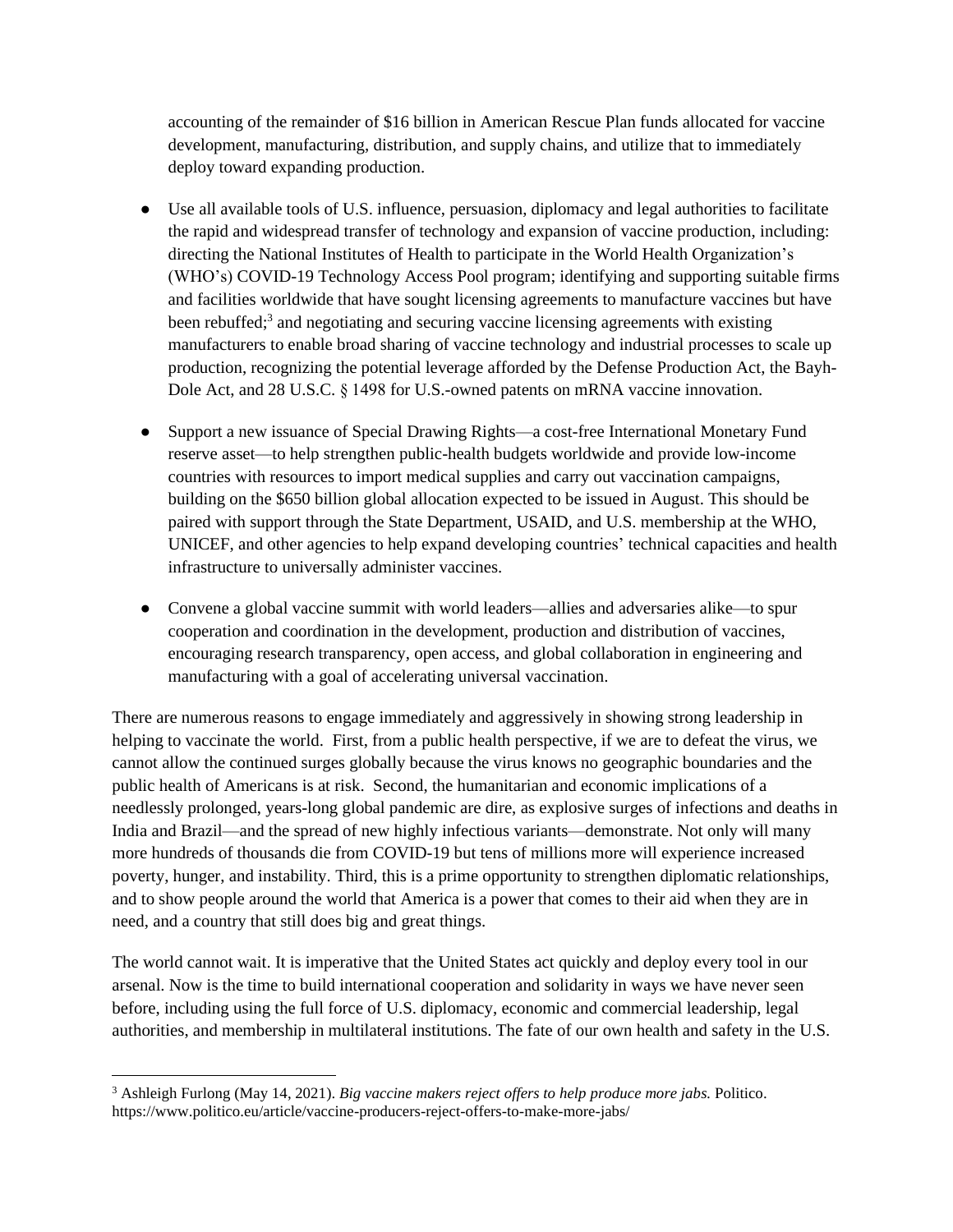is inextricably connected to the wellbeing and protection of the most vulnerable among us worldwide. We look forward to collaborating with you on this shared priority.

Sincerely,

 $\mu$  and  $\mu$  and  $\mu$  and  $\mu$  and  $\mu$ 

Karen Bass Earl Blumenauer Jamaal Bowman, Ed.D.

Pramila Jayapal Tom Malinowski Raja Krish Raja Krishnamoorthi Member of Congress Member of Congress Member of Congress

Member of Congress Member of Congress Member of Congress

Member of Congress Member of Congress Member of Congress

James R. Langevin Rick Larsen Andy Levin

Cori Bush André Carson David N. Cicilline

Gerald E. Connolly **State Connolly** Jason Crow **Danny K. Davis** Danny K. Davis

Al Green Raúl M. Grijalva Jahana Hayes Member of Congress Member of Congress Member of Congress

Sara Jacobs Henry C. "Hank" Johnson, Jr. Ro Khanna Member of Congress Member of Congress Member of Congress

Member of Congress Member of Congress Member of Congress

Member of Congress Member of Congress Member of Congress

Mark DeSaulnier Adriano Espaillat Jesús G. "Chuy" García Member of Congress Member of Congress Member of Congress